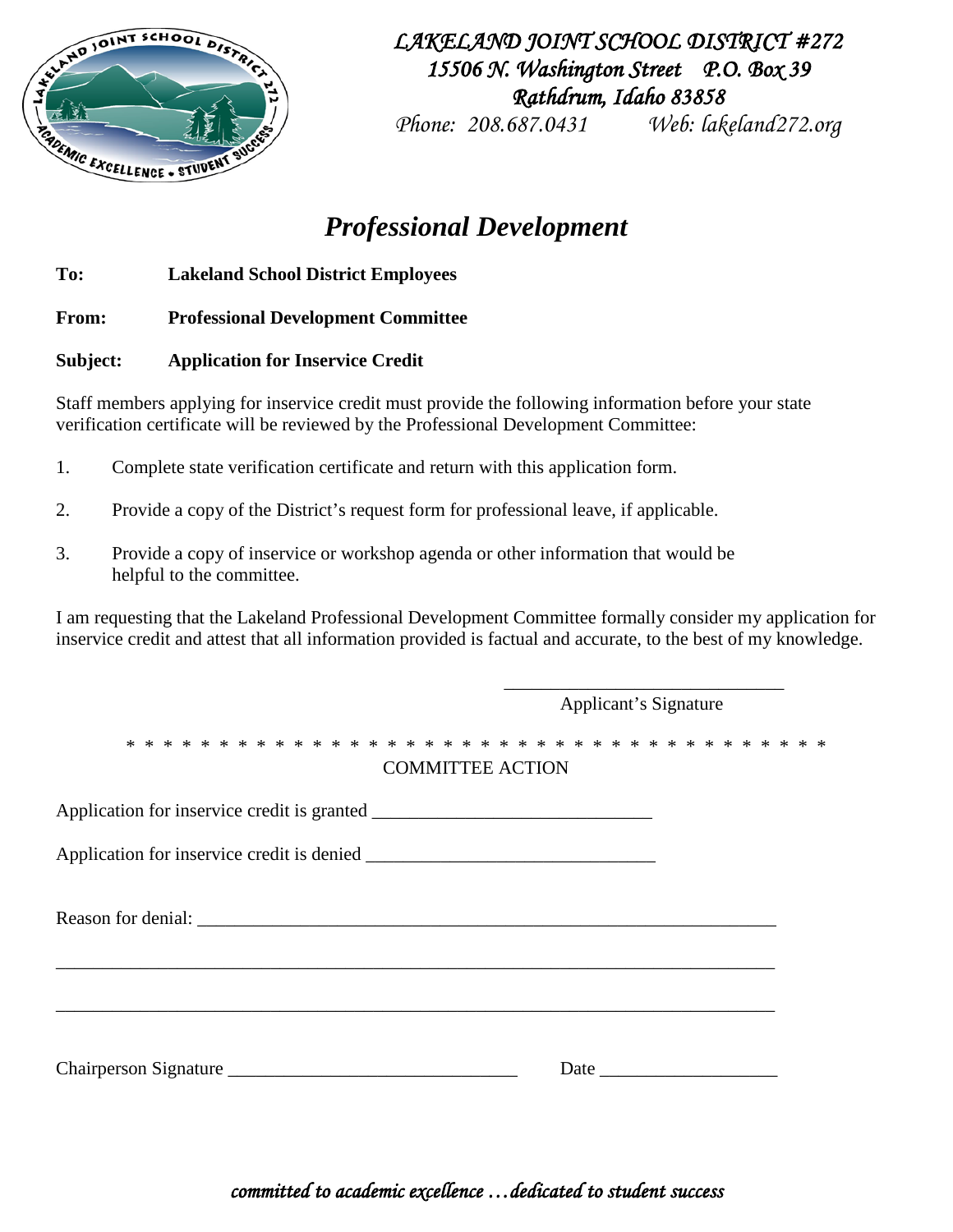

## *LAKELAND JOINT SCHOOL DISTRICT #272 15506 N. Washington Street P.O. Box 39 Rathdrum, Idaho 83858*

*Phone: 208.687.0431 Web: lakeland272.org* 

### *GUIDELINES FOR CREDIT FOR EQUIVALENT INSERVICE TRAINING FOR RECERTIFICATION (INSERVICE CREDIT)*

- 1. Each inservice credit shall require not less than fifteen clock hours of formal instruction. Seven and one-half (7.5) hours of corresponding or related inservice instruction *may* qualify for one-half unit of inservice credit.
- 2. Three inservice credits are the maximum allowed for a recertification period. Credits must be completed during the five years the certificate is in effect.
- 3. Request for inservice credit shall be made through the professional development committee of the local school district or educational agency, within the same contract year the inservice instruction was completed. (Sept.  $1 - Aug. 31$ )
- 4. Inservice credits shall be reported to the Office of Teacher Education and Certification, Idaho State Department of Education on forms provided by that office.
- 5. Inservice credit forms must be signed by the local district superintendent or designee and the chairperson of the local professional development committee.
- 6. When the inservice training is conducted as a joint action of two or more school districts and/or educational agencies, the district of employment shall assume responsibility for verifying their employees' inservice credit to the state.
- 7. All local school districts must file a district professional development plan with the Office of Teacher Education and Certification by September 1, 1985, and must file an updated plan each year thereafter.
- 8. Persons not employed by an Idaho school district may be accepted into the inservice program of a local school district at the option of the school district (verification by submission of "Certification of Equivalency Inservice Training" form.) Those persons not accepted into a local school district inservice program and those persons who elect not to participate in a local inservice program shall be required to complete all recertification credits at a college or university. (Verification shall be by official university/college transcripts.)